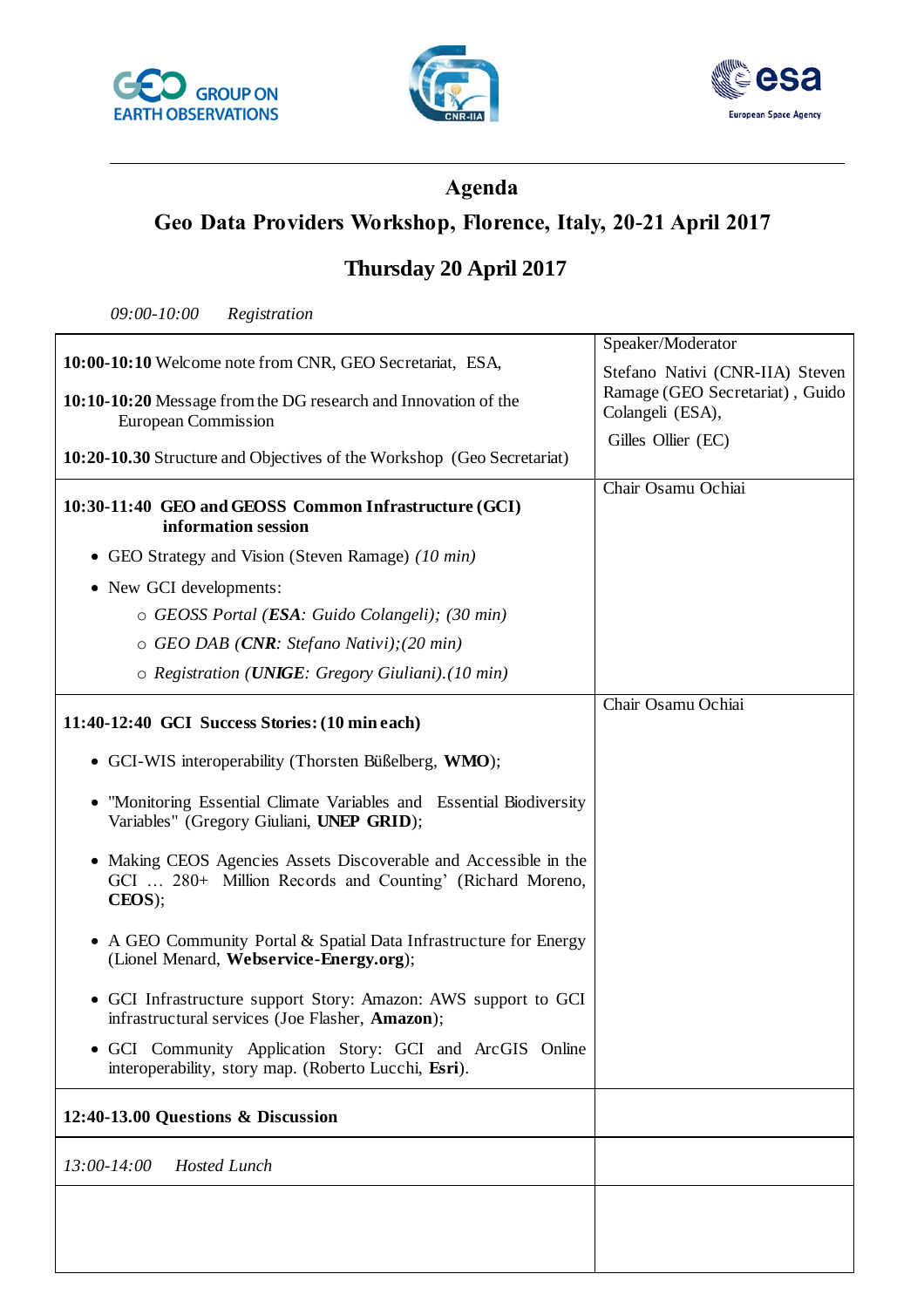





| Experiences and suggestions from existing, new GEO GCI data<br>providers                                                                                                                                                                                                                                                                                                                                                                                                                                                                                                                                                       |                                                                                      |
|--------------------------------------------------------------------------------------------------------------------------------------------------------------------------------------------------------------------------------------------------------------------------------------------------------------------------------------------------------------------------------------------------------------------------------------------------------------------------------------------------------------------------------------------------------------------------------------------------------------------------------|--------------------------------------------------------------------------------------|
| 14:00-14:15<br>• Introducing GEOSS Data Providers: summary report on Statements<br>received and Data providers presence at the workshop.<br>Each Data provider is requested to send a Statement to be received by<br>GEO Secretariat before 31 March and it will be included in the web.                                                                                                                                                                                                                                                                                                                                       | Chair: Osamu Ochiai                                                                  |
| 14:15-15:15 $(1$ Hour)<br>• Break out – discussion in 4 groups<br>(Benefits and Challenges)                                                                                                                                                                                                                                                                                                                                                                                                                                                                                                                                    | Moderators<br>Osamu, Paola, Guido, Esa                                               |
| $15:15-16:00$<br>Coffee Break: Lightning talks (5 min each)<br>1. Anna Maria Trofaier, "Fourteen institutes, one goal – How to<br>establish the Svalbard Arctic Earth Observing System" (SIOS);<br>Ana Pinheiro Privette, Enabling access to Climate-Relevant Data<br>2.<br>Through the Partnership for Resilience and Preparedness (PREP);<br>3. Bart De Lathouwer, Next GEOSS wants to engage with the (current<br>and new) Data Providers OGC, Next GEOSS;<br>Vanya Nikova, Liberating Sentinel Data, 1 PB at a time,<br>4.<br>Cloudsigma;<br>Erwin Goor, VITO as GEOSS Data Provider & Further<br>5.<br>Involvement, VITO. | Chair: Paola De Salvo                                                                |
| $16:00-16:30(30 \text{ Min})$<br>Reporting session from discussion with Recommendations                                                                                                                                                                                                                                                                                                                                                                                                                                                                                                                                        | Moderators<br>Osamu, Paola, Guido, Esa                                               |
| 16:30-16:40 "Developing Engagement between GEO and the Private Sector<br>16:45-17:30                                                                                                                                                                                                                                                                                                                                                                                                                                                                                                                                           | <b>Emmanuel Pajot</b> , Earsc<br>(Mattia Santoro, Esa Falkenroth<br>Paola De Salvo.) |
| Register to become a Data Provider, How to contribute to GCI<br>(live session)<br>17:30 – Group Photo                                                                                                                                                                                                                                                                                                                                                                                                                                                                                                                          |                                                                                      |
| Evening<br>Social event (No Host) – Pre-Registration is compulsory<br>if willing to participate                                                                                                                                                                                                                                                                                                                                                                                                                                                                                                                                |                                                                                      |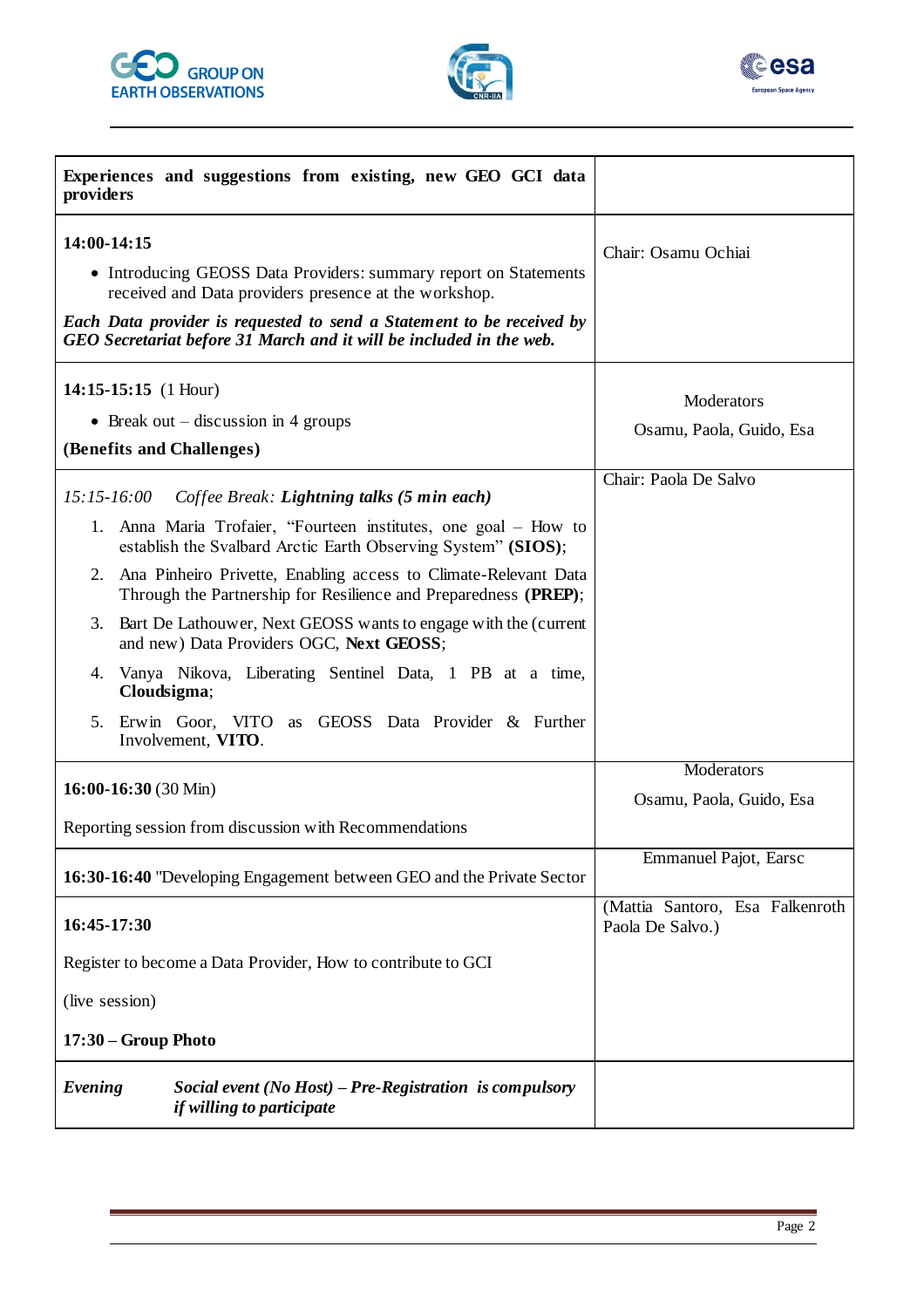





# **Friday 21 April 2017**

| $09:00-9:40$                                                                                                                                                                                                | Moderator: Osamu Ochiai   |
|-------------------------------------------------------------------------------------------------------------------------------------------------------------------------------------------------------------|---------------------------|
| <b>GCI</b> and its Potential – Open Data Access Beyond Discovery                                                                                                                                            |                           |
| • Overview of the Data Management Principles and their importance<br>for GEOSS and the GCI (Mustapha Mokrane) 15min                                                                                         |                           |
| • What Happen if Metadata are not implemented correctly $-$ with focus<br>on Metadata Essential Fields Story from the GEOSS Portal (Guido<br>Colangeli – with Gregory Giuliani) 15 min                      |                           |
| 9:30-11:00 Panel Discussion                                                                                                                                                                                 | Moderator: Esa Falkenroth |
| "Stories from Data Providers, their best practices and challenges in Data<br>Management. Towards Sustainable solutions in providing data and<br>maintaining over time and their impact on decision making." |                           |
| • Mark Iliffe University of Nottingham / The World Bank                                                                                                                                                     |                           |
| Daniel Quintart, Copernicus;<br>$\bullet$                                                                                                                                                                   |                           |
| • Julia Wagemann, ECMWF;                                                                                                                                                                                    |                           |
| • Asanobu Kitamoto DIAS;                                                                                                                                                                                    |                           |
| Presentations focused on how the Data Providers deals with Metadata,<br>Tools, Standards, Open Data Access, Issues and gaps.                                                                                |                           |
| $11:00-11:45$<br>Coffee Break: Lightning talks (5 min each)                                                                                                                                                 |                           |
| 1. Mariya Urazaeva, Deimos Imaging: The unique Earth Observation<br>portfolio of UrtheCast/Deimos Imaging: Present and Future;                                                                              |                           |
| 2. David Patterson, WWF-SIGHT "why spatial data transparency is<br>vital for WWF as a conservation NGO and why we need GEO";                                                                                |                           |
| 3. Nate Smith, Humanitarian Open Street Map, ""OpenAerialMap:<br>Connecting open satellite, UAV, and other aerial imagery to<br>humanitarian partners";                                                     | Chair Osamu Ochiai        |
| 4. "Unleashing the power of GEOSS for every child" Valeria Groppo,<br>UNICEF;                                                                                                                               |                           |
| Peilang Shi, WIS2.0, WMO;<br>5.                                                                                                                                                                             |                           |
| Tim Duffy, "OneGeology as a GEOSS Data Provider", One<br>6.<br>Geology.                                                                                                                                     |                           |
|                                                                                                                                                                                                             |                           |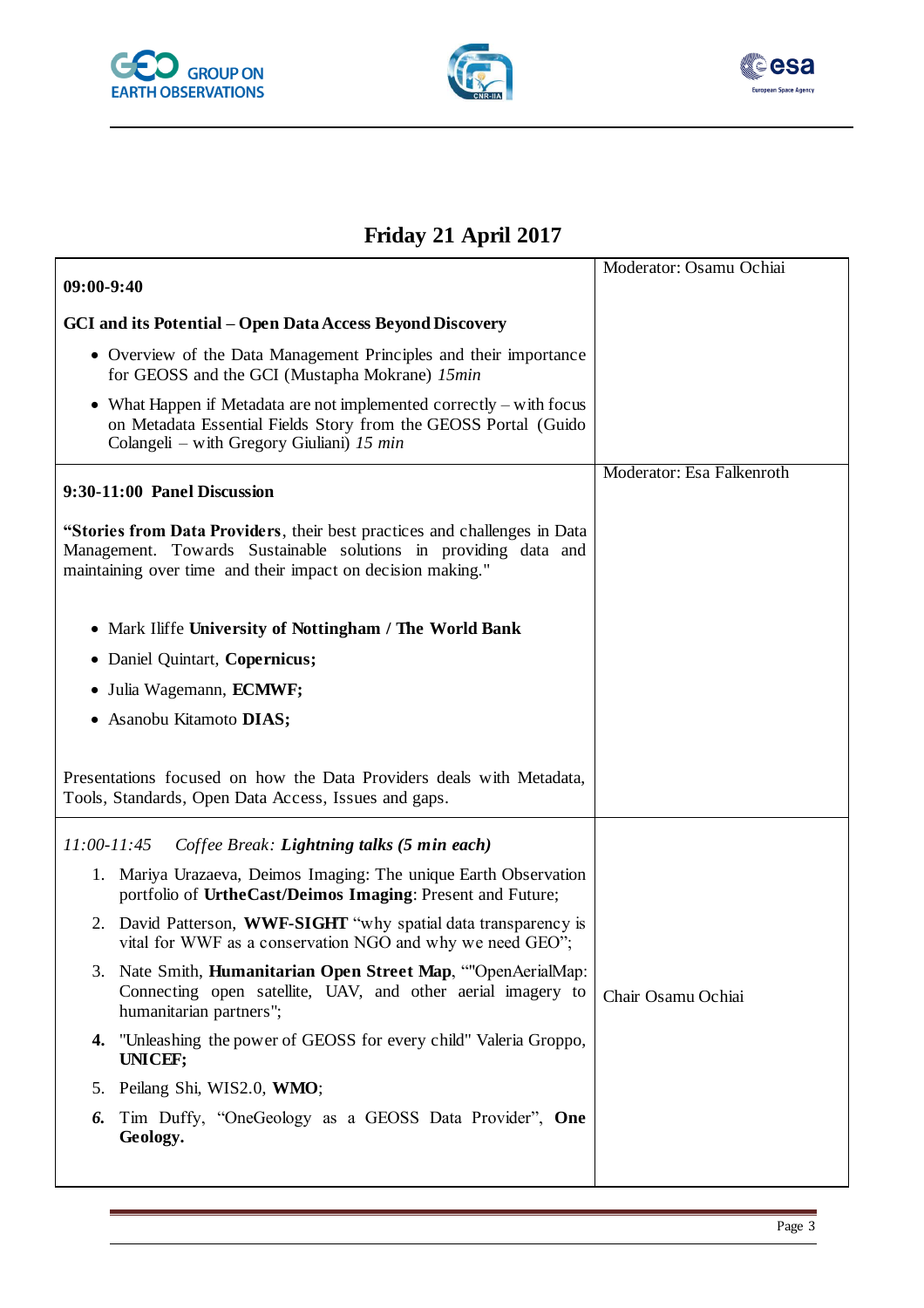





| 11:40-12:45 Data Management Principles Implementation and<br><b>Practices: Hands on session</b><br>This session will introduce the certification of data repositories as one of the<br>practical mechanisms to assess implementation of GEOSS Data<br>Management Principles (DMPs). As a practical exercise, GEO data<br>providers are invited to test the core level certification for data repositories<br>by completing a self-assessment against the Core Trustworthy Data<br>Repositories (Core TDR) Requirements developed by the World Data<br>System (WDS) and Data Seal of Approval (DSA). The self-assessment<br>form is available here: https://goo.gl/ipEBmW | <b>Moderators:</b><br>Michael Diepenbroek, Mustapha<br>Mokrane and Wim Hugo |  |  |
|--------------------------------------------------------------------------------------------------------------------------------------------------------------------------------------------------------------------------------------------------------------------------------------------------------------------------------------------------------------------------------------------------------------------------------------------------------------------------------------------------------------------------------------------------------------------------------------------------------------------------------------------------------------------------|-----------------------------------------------------------------------------|--|--|
| 12:45-13:00 Ian, Schuler, Publishing your EO data for use in modern<br>applications, Development Seed                                                                                                                                                                                                                                                                                                                                                                                                                                                                                                                                                                    |                                                                             |  |  |
| $13:00 - 14:00$<br>Hosted Lunch                                                                                                                                                                                                                                                                                                                                                                                                                                                                                                                                                                                                                                          |                                                                             |  |  |
| How Communities can benefit of GCI and its resources                                                                                                                                                                                                                                                                                                                                                                                                                                                                                                                                                                                                                     |                                                                             |  |  |
| 14:00-14:40                                                                                                                                                                                                                                                                                                                                                                                                                                                                                                                                                                                                                                                              | Mattia<br>Santoro<br>Moderator:<br>(CNR)                                    |  |  |
| How to Interface with GCI - GEO DAB APIs-VIEWS                                                                                                                                                                                                                                                                                                                                                                                                                                                                                                                                                                                                                           |                                                                             |  |  |
| Why we need APIs and VIEWS? 30 min                                                                                                                                                                                                                                                                                                                                                                                                                                                                                                                                                                                                                                       |                                                                             |  |  |
| 14.40-15.10                                                                                                                                                                                                                                                                                                                                                                                                                                                                                                                                                                                                                                                              |                                                                             |  |  |
| Users stories: How community can use them to leverage GCI Resources<br>$(10 \text{ min each})$                                                                                                                                                                                                                                                                                                                                                                                                                                                                                                                                                                           |                                                                             |  |  |
| · Vassilliss Tsironis "The GEO-CRADLE Regional Data Hub tool:<br>Utilising the GEO DAB APIs for easy access and discovery of<br>regional EO data"; (NOA)                                                                                                                                                                                                                                                                                                                                                                                                                                                                                                                 |                                                                             |  |  |
| Boldrini "Accessing global monthly variables: Net<br>Enrico<br>Photosynthesis (PSNet) and Gross Primary Production (GPP) through<br>GEODAB." (CNR).                                                                                                                                                                                                                                                                                                                                                                                                                                                                                                                      |                                                                             |  |  |
| • Aditya Agrawal "Connecting Networks to Make Earth Observation<br>Data More Accessible for the SDGs "(GPSDD)                                                                                                                                                                                                                                                                                                                                                                                                                                                                                                                                                            |                                                                             |  |  |
| 15:10-15:40 Deliver GEOSS Portal widgets (30 min)                                                                                                                                                                                                                                                                                                                                                                                                                                                                                                                                                                                                                        | Guido Colangeli (ESA)                                                       |  |  |
| <b>15:40-16:00</b> How GCI is making a difference in Decision Making: Call for<br>Applications from the community, using GCI resources :<br>Disaster, Climate, SDGs.                                                                                                                                                                                                                                                                                                                                                                                                                                                                                                     | <b>GEO</b> Secretariat                                                      |  |  |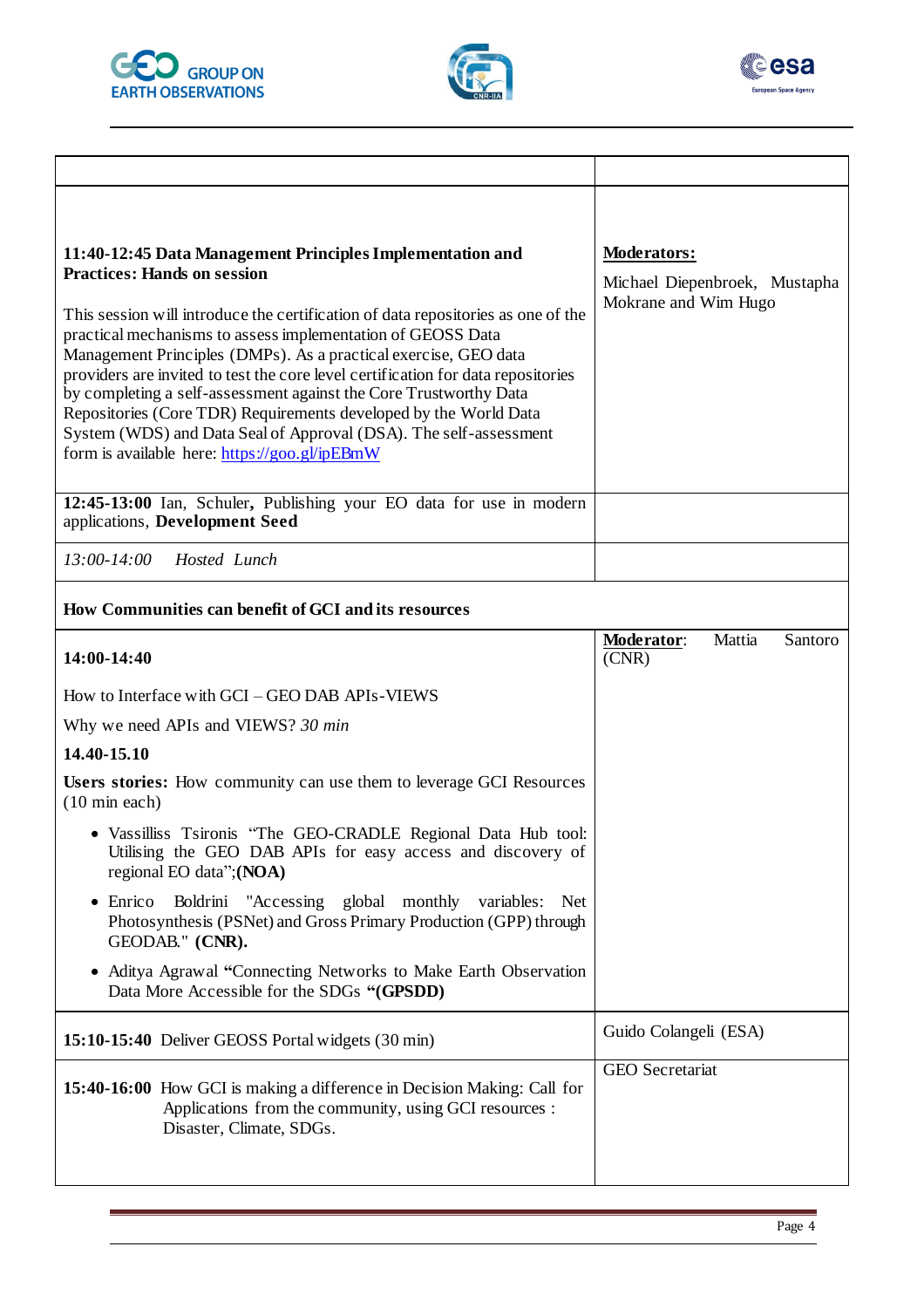



Τ



٦

|               |                                                                                                                                                                                                               | Chair Osamu Ochiai    |
|---------------|---------------------------------------------------------------------------------------------------------------------------------------------------------------------------------------------------------------|-----------------------|
| $16:00-16:40$ | Coffee Break: Lightning talks (5 min each)                                                                                                                                                                    |                       |
| 1.            | Jay Matta, "The Groundwater Assessment Platform (GAP) – taking<br>measurement points and readily available geo-spatial data to<br>produce prediction maps using statistical modelling." EAWAG;                |                       |
| 2.            | Ian Schuler, "Creating cloud-based data distribution / discovery<br>tools, like MODIS on AWS or NASA's Cumulus Platform for<br>processing and distributing EO data on the cloud", <b>Development</b><br>seed: |                       |
| 3.            | Hironori Yabuki, ADS's contribution to GEO, ADS;                                                                                                                                                              |                       |
| 4.            | Hanafusa<br>JAMSTEC's<br>Yasunori<br>Contribution<br>GEO,<br>to<br><b>JAMSTEC;</b>                                                                                                                            |                       |
| 5.            | The GEO-CRADLE Regional Data Hub tool: A vision for a<br>regional GEOSS Portal, National Observatory of Athens (NOA).                                                                                         |                       |
| 6.            | Marc-Elian Bégin, "Platforms to ignite open data exploitation in the<br>$cloud$ " sixsq                                                                                                                       |                       |
|               |                                                                                                                                                                                                               | Guido Colangeli (ESA) |
|               | <b>16:40-17:10</b> Clarifying role / relevance of statistical information (ESA and<br>CNR)                                                                                                                    | Mattia Santoro (CNR)  |
| 17:10         | <b>Closing Session</b>                                                                                                                                                                                        |                       |

### **Location of the workshop:**

Hotel Astoria:<http://www.b4astoriafirenze.com/en/meeting-8>

Map:<https://goo.gl/maps/FhnPmkVvNct>

#### **Event Sponsors**